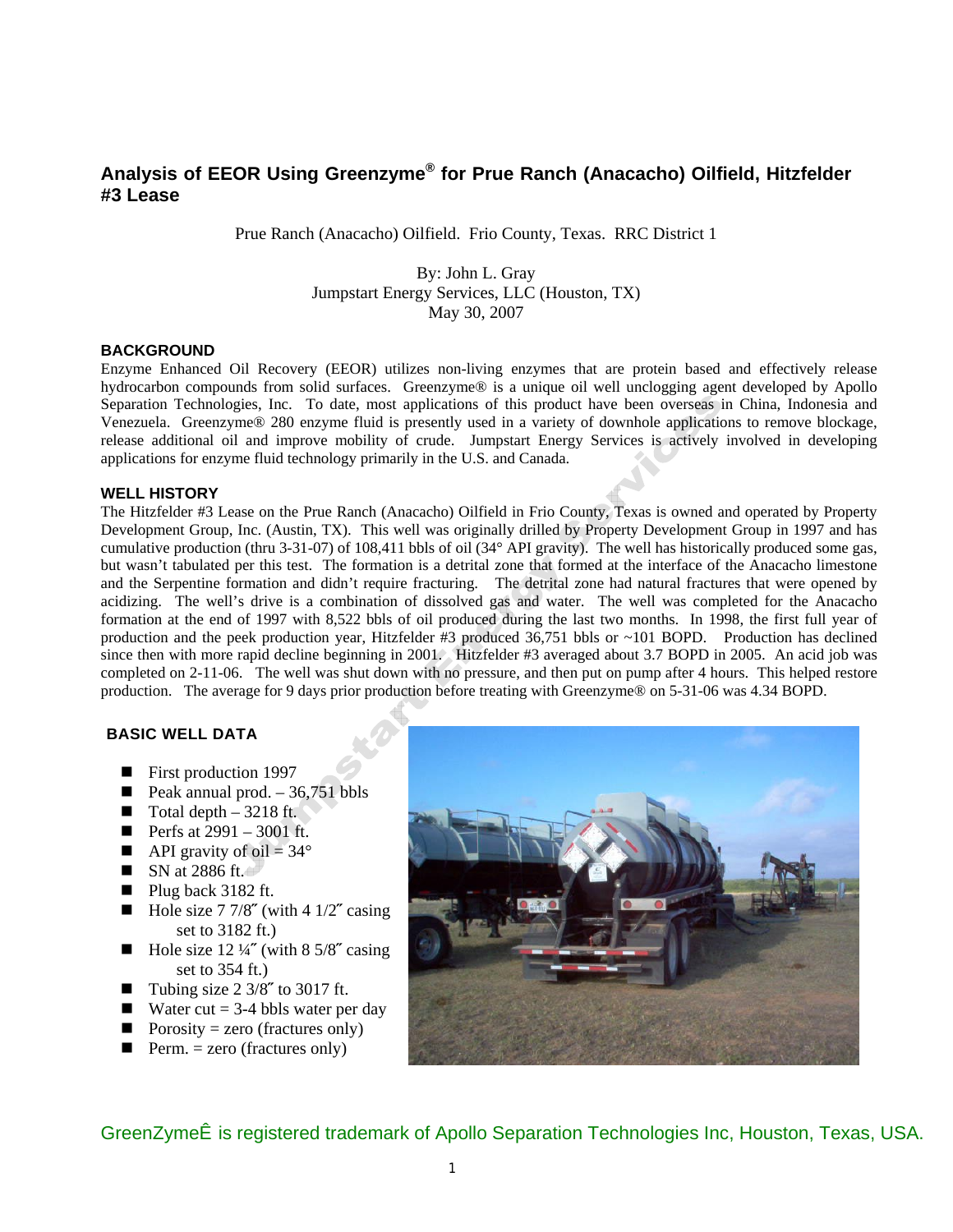#### **TREATMENT WITH ENZYME FLUID**

Jumpstart Energy Services was on-site with Property Development Group on 5-31-06 to treat Hitzfelder #3. Jumpstart delivered four 55-gallon drums of Greenzyme® 280 enzyme concentrate to a local pumper the previous day. The four

drums were diluted to 7% by volume in a 2% KCl water solution in one truck or 3,142 gallons total fluid. Another truck had an equivalent volume (3,142 gallons of 2% KCl water (no enzyme fluid). Pumping was to be staged between the two trucks per the following: 1,571 gallons of 7% enzyme fluid in 2% KCl water, then 1,571 gallons of 2% KCl water only. This procedure would then be repeated.

Due to the geology and fractures associated with this well versus more traditional matrix sandstone treatments, the operator indicated pumping wouldn't take that long nor did they expect significant resistance to pumping or build up in pressure due the high permeability of the fractures. The operator worked with the pumper with these considerations in mind.



Operator oversees alternating treatment procedure with pumper.

#### **PUMPING SEQUENCE AND TIMING**

- 7:58 AM commenced pumping with 7% dilute enzyme solution in 2% KCl water. Rate = 4.2 bbls per minute [BPM]; Pressure  $= 100$  lbs psi.
- 8:11 AM. 13 minutes pumping. Rate  $= 3.2$  to 3.1 BPM. Rate dropped down to 3.0 BPM.
- 8:17 AM. 19 minutes pumping. Rate  $= 2.5$  BPM. Roughly 17 bbls of enzyme solution have been pumped. Note: I don't have pressure readings, but I believe these stayed fairly constant. We weren't trying to pump too fast.
- 8:34 AM. 36 minutes pumping. Rate = 1.9 BPM.
- 8:45 AM. 47 minutes pumping. Rate = 3.2 BPM to 4.1 bbls BPM. Pressure  $\sim$  100 psi. 30 seconds later rate  $= 4.9$  BPM with pressure  $= 50$  lbs.
- 8:46 AM. 48 minutes pumping. Rate = 4.5 BPM. Increased pressure to 600 psi. Rate declined to 4.3 BPM. Overcoming well capability to accept fluid to create near wellbore turbulence.
- 8:47:26 AM 49 minutes 26 seconds pumping. Rate declined to 4.1 BPM. Pressure at 650 psi.
- 8:48 AM 50 minutes pumping. Pressure maintained at 600 psi. 3.8 3.9 BPM.
- 8:49 AM 51 minutes pumping. Reduced pressure to slow pumping rate. Alternated between enzyme solution and water. Pumped 21 bbls of enzyme solution, then 17 bbls of water slowed to 1.9 - 2.0 BPM. Pumped 20 bbls of enzyme fluid at 1.9 BPM, followed by 20 bbls of water.
- Well is treated and capped in less than 1 hour.

# **OIL PRODUCTION AFTER ENZYME FLUID TREATMENT**

Hitzfelder #3 had declined (2004 thru 2005) to ~3 BOPD. Early in 2006 prior to treating with enzyme fluid, the well was shut in for 45 days. The production history on page 3 shows an increase in production after the well was acidized and returned to production. This is accompanied by a fairly precipitous decline. As indicated, the well averaged 4.34 BOPD for 9 days prior to enzyme fluid treatment.

Hitzfelder #3 was shut-in for 5 days after treatment with enzyme fluid on 5-31-06. Production was resumed on 6-6-06. Property Development Group had the well gauged daily. The gauger reports summarize monthly production in total bbls and calculate the average monthly BOPD for the well. This data provides a timeline of results for the well posttreatment.

 2  $\tilde{O}$ |^^}Z^{^i  $\tilde{A}$ a Á^\* $\tilde{a}$ c^|^å $\tilde{A}$ lastered \ $\tilde{A}$  AQq[|| Au^]asaeqq} Au^&@q[|| \* $\tilde{a}$ • AQQaeqq}  $\tilde{B}$ u^cae $\tilde{B}$ Au $\tilde{C}$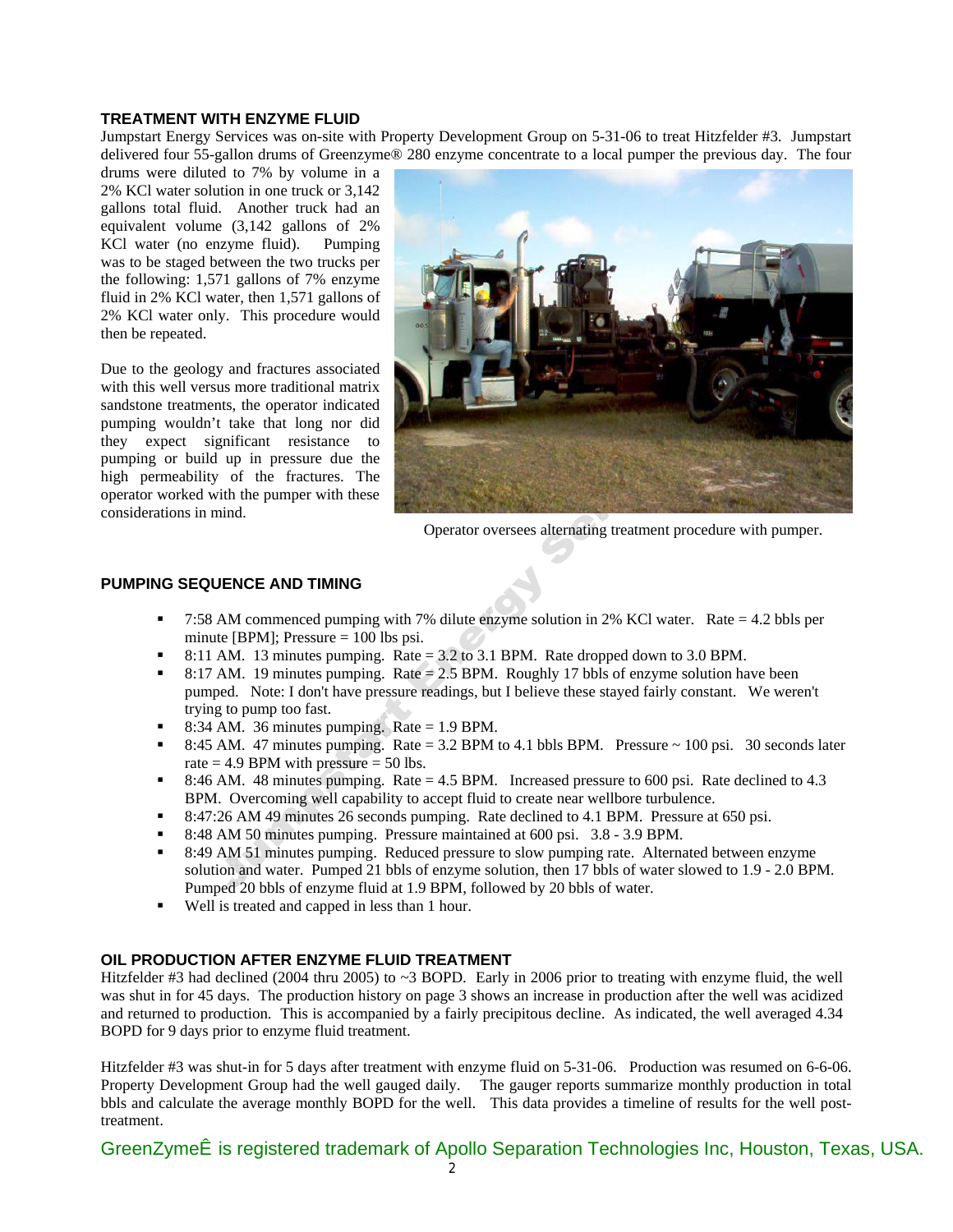#### **Hitzfelder #3 Production (BOPM)**







 $\tilde{O}$ I^^}Z^{^i  $\tilde{R}$  A^\* $\tilde{a}$ c^I^a Áds $\alpha$ an {ad \Apollo III AU^] ad asaq } AU^&@ [|[\* $\tilde{a}$ \*a  $\tilde{A}$ Q& $\tilde{R}$ P[\* $\bullet$ d }  $\tilde{R}$ U^¢ae  $\tilde{R}$ AU $O$ CE